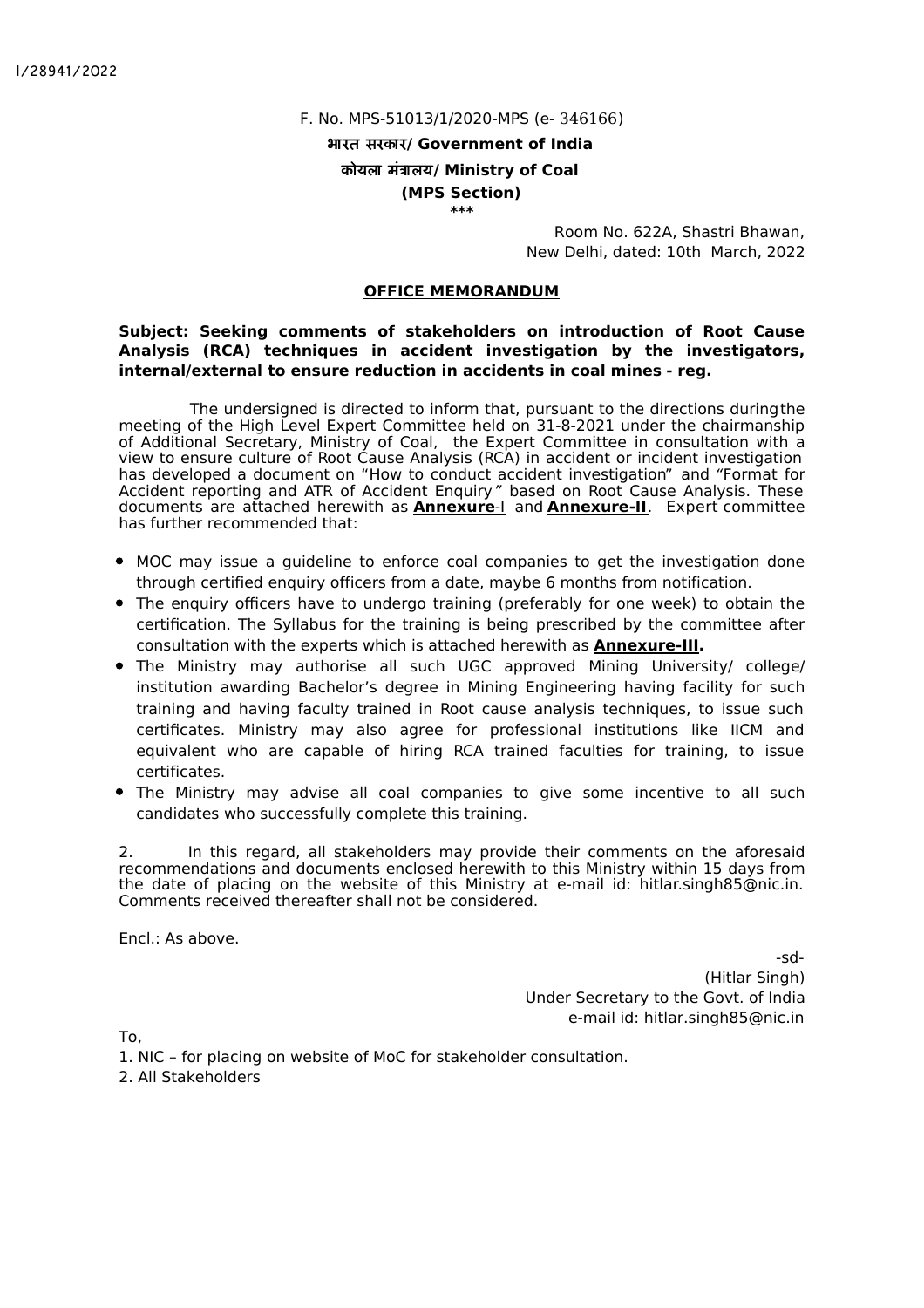### **Annexure I**

# **How to conduct accident investigation**

The whole accident investigation process is divided in to three stages. The stages are:

1. Inspection of site of accident and collection of primary data

2. Collection of detailed information, data or evidences related to the events and causes of the accident for using them in accident analysis to find out the causal path and contributory factors.

3. Analysis of the collected information using Root Cause Analysis (RCA) techniques for establishing logical path of occurrence of the accident and the causal factors of the accident for making appropriate recommendation to prevent reoccurrence of similar accident/incident.

There are several steps under each stages of the investigation, right from reporting of accident to development of corrective actions. The flow chart is also developed in three stages incorporating the steps involved in each stage. Each stage of the investigation process is explained in the following sections.

### **Stage 1. Inspection of site of accident and collection of primary data**

In the first stage of accident investigation, different steps involved before and during the site inspection are outlined as follows:

- 1. Collecting initial information about the accident
- 2. Collecting details about mine under investigation
- 3. Collecting details about the accident
- 4. Collecting details about the place of accident Capturing details of the site of accident
- 5. Assessing risk before site inspection
- 6. Implementing controls measures before entering site
- 7. Incorporating documents of risk assessment of accident site in the accident investigation report.
- 8. Taking photographs of accident site
- 9. Making sketches of site of accident
- 10. Collecting on spot relevant information/data from the associated people Collecting/seizing/preserving of documents/evidence/material etc.
- 11. Collecting information about workplace environmental condition
- 12. Collecting additional data / information / document / evidence / material etc. after first round of collection of information/data.
- 13. Assessing risk before releasing the site of accident
- 14. Implementing control measures before releasing site
- 15. Collecting details about victim (s) & witness (s): providing scope for collecting information about the victim (s) and witness (s) (both primary and secondary witness $(s)$ ).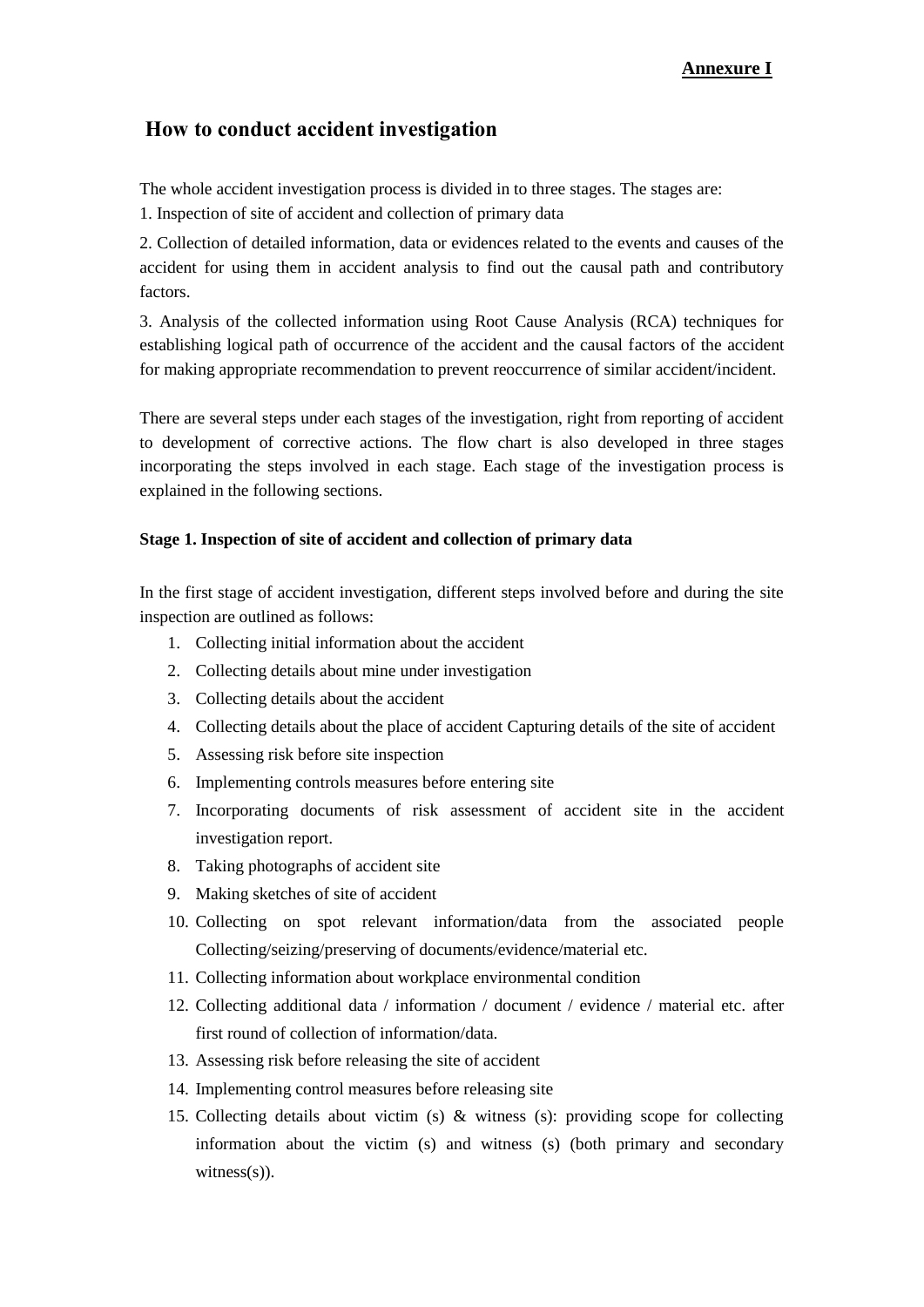### **Stage 2: Planning for Detailed Data Collection**

Stage 2 of the investigation mainly deals with collection of relevant information/data to be used for analysis at stage 3 to find out the root causes. This requires detailed planning of data collection before actually collecting them. This planning will help the investigators to collect useful and relevant information/data, evidences, and not to miss vital information. This planning of data collection is done by developing an incident tree followed by Accident Causation Tree based on the "5-whys" technique. In the following section, it is explained how the investigation methodology provides the scope of planning for data collection and capturing data/information and evidences during the process of investigation:

1) Planning for detailed data collection by developing an incident tree followed by Accident Causation Tree using "5-why" technique with the primary data.

2) Identification of list of information/data to be collected related to involvement of People, Environment, Equipment, Procedure, Organisation and (PEEPO) factors in causation of the accident following the developed incident tree and Accident Causation Tree.

3) Collecting information from the associated people regarding involvement of PEEPO in causation of the accident by conducting personal interview, or from records, documents, diaries etc.

4) Collection of information from additional people who were directly or indirectly involved in the accident but their statement etc. not collected earlier.

5) Collection of information about Task Environment and Work Environment like work pressure, less than adequate task planning etc. and workplace environmental conditions like weather conditions, status of housekeeping, illumination etc. at the time of accident incorporating details of the environmental parameters as observed/measured.

6) Collecting information related to involvement of plant/equipment/instruments/ accessories or materials or tools etc. including adequacy of safety features or safety provisions, operability, maintenance etc. in causation of the accident.

7) Collecting information about the effect of procedures related to the activities or hazards leading to the accident like availability/absence of procedure and adequacy or effectiveness of the procedures related to the activities or hazards in causation of the accident.

8) Collecting information about the effect of organisational factors related to the accident (as provided in Step 4) in causation of the accident.

9) Collecting information about any other issues related to accident

## **Stage 3: Data Analysis, Determination of the Root Causes along with all Possible Causes, Implementing Corrective Actions**

In stage 3 of accident investigation, analysis of the accident is conducted to find out "how" and "why" did it happen? This is the most important step of accident investigation. Detailed methodology to be adopted and tools to be used at different steps of accident analysis have been described in section 2.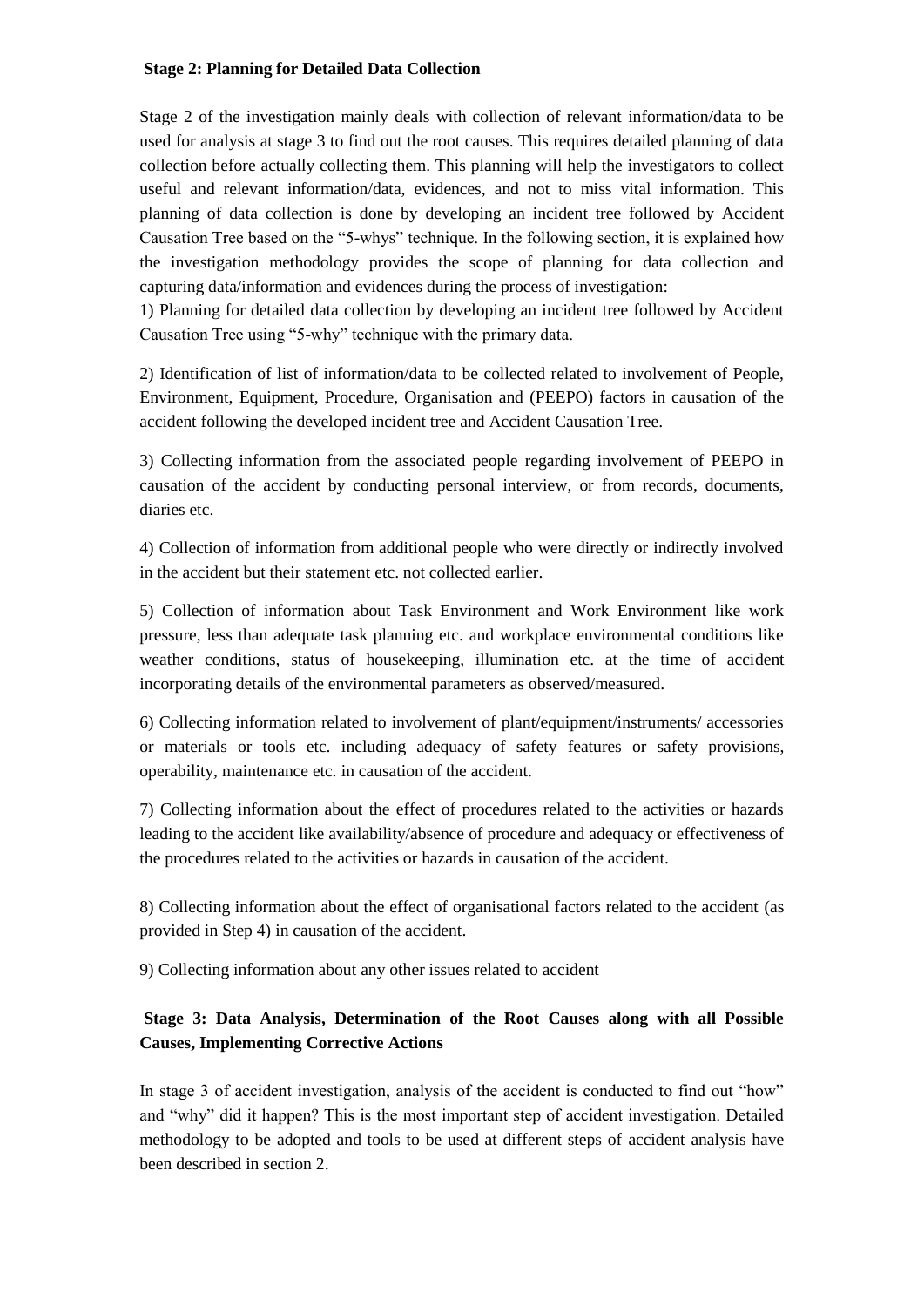It is important to conduct the accident analysis systematically, step by step, to ensure that the causation path of the accident is established as correctly as possible and each node of the causation path is validated with available data/evidences/information. For systematic and logical analysis of all collected information, a structured and systematic approach is proposed in this accident investigation methodology to establish "how" the accident took place and "what" the contributory factors that led to the accident.

The following section provides how to proceed through this stage of accident investigation and different steps of accident analysis are outlined with a flow diagram to guide the investigators progressing systematically to the end point of identification of corrective actions and developing action plan:

1) Developing an incident tree based on the collected information/data/evidence etc as per the time line.

2) Validating each event of the incident tree against the collected data/evidences

3) Identifying missing information/data for validation of Incident Tree

4) Collecting the specific information/data/material etc. as identified in previous step

5) Validating each node of the incident tree

6) Correcting and updating the developed incident tree

7) Developing the event sequence hypothesis from the valid incident tree

8) Identifying the contradictory fact/statement about the valid event sequence hypotheses

9) Collecting details about the contradictory facts of the accident hypothesis

10) Developing an Accident Causation Tree based on the collected information/data/evidence etc. (Figure 1)

11) Validating each node of the Accident Causation Tree with the collected information/data

12) Identifying the missing data/information/material etc. for validation of Accident Causation Tree

13) Collecting specific information/data/material etc. which were missing.

14) Validating the Accident Causation Tree with the collected data /information / evidences.

15) Developing hypothesis of all possible causal path of the accident from the valid chains of Accident Causation Tree

16) Identifying the contradictory fact/statement about the valid causal path and its sequences

17) Collecting details about the contradictory facts about the causal path of accident

18) Generating an Event and Causal Factors Sequence Diagram (ECFSD) (Figure 2 & 3)

19) Classifying the causal factors in different category like Organisational Factors (OF), Task Environment (TE), Work Environment (WE), Human Factors (HF) and Failed Defences (FD).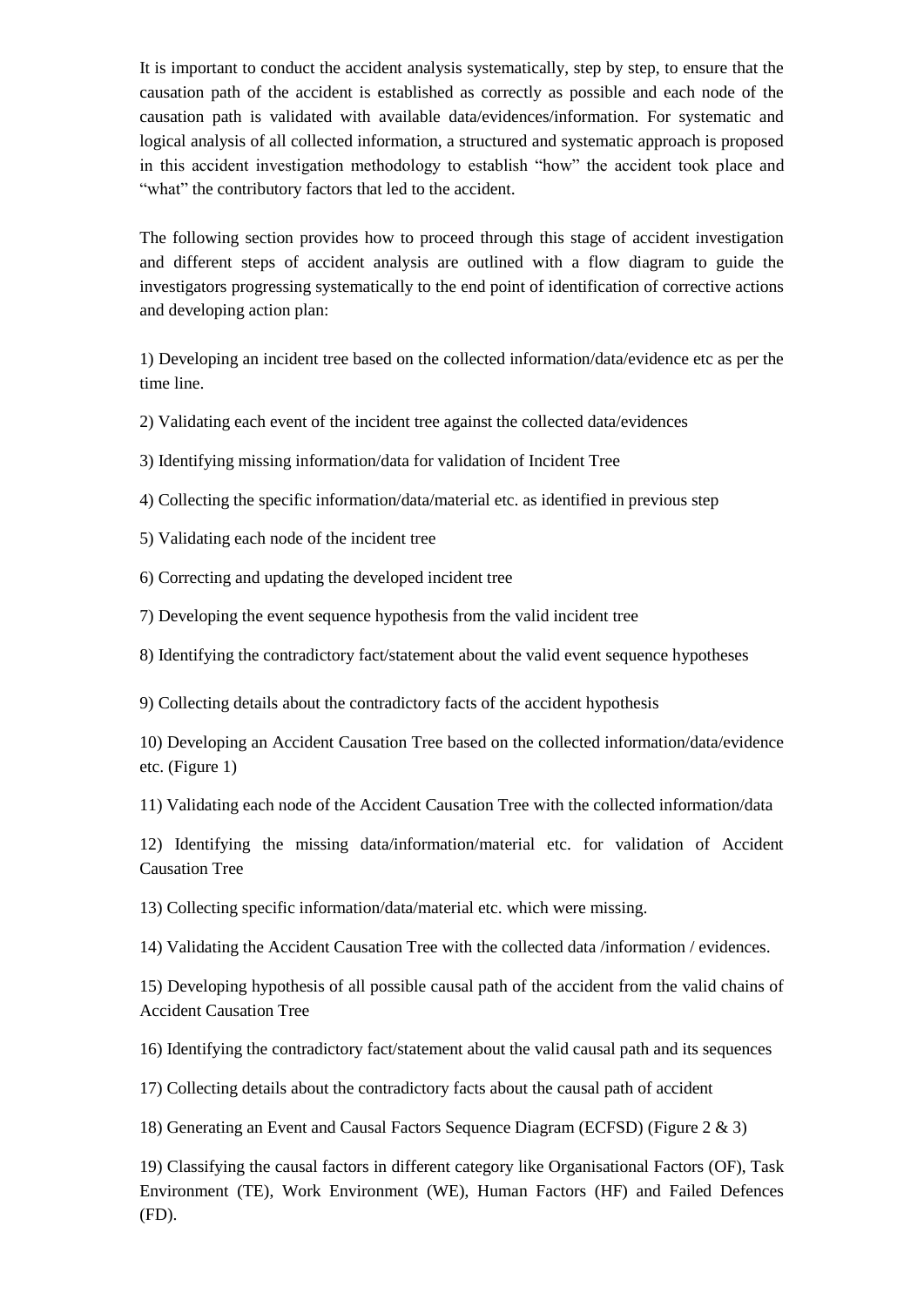20) Generating a Logical Sequence of Contributory Factors Diagram (LSCFD): Providing a scope for establishing the relationship between different sets of causal factors of the accident showing the logical sequences of contributory factors leading to the top event. (Figure 5)

21) Developing the corrective actions against each of the identified root causes, possible and potential causes of the accident following the valid causal paths and event sequence hypotheses of the accident considering the hierarchy of controls and the essential parameters of effective recommendations like Specific, Measurable, Accountable, Reasonable, Timely, Effective, Reviewed.

22) Developing the corrective actions against identified causes along the alternative causal paths, having the potentiality to cause similar accident.

23) Reviewing and examining the effectiveness of developed recommendations

24) Generating draft report of the

27) Developing key lessons of the accident investigation which will be applicable to the whole industry as key lessons for overall safety improvement.

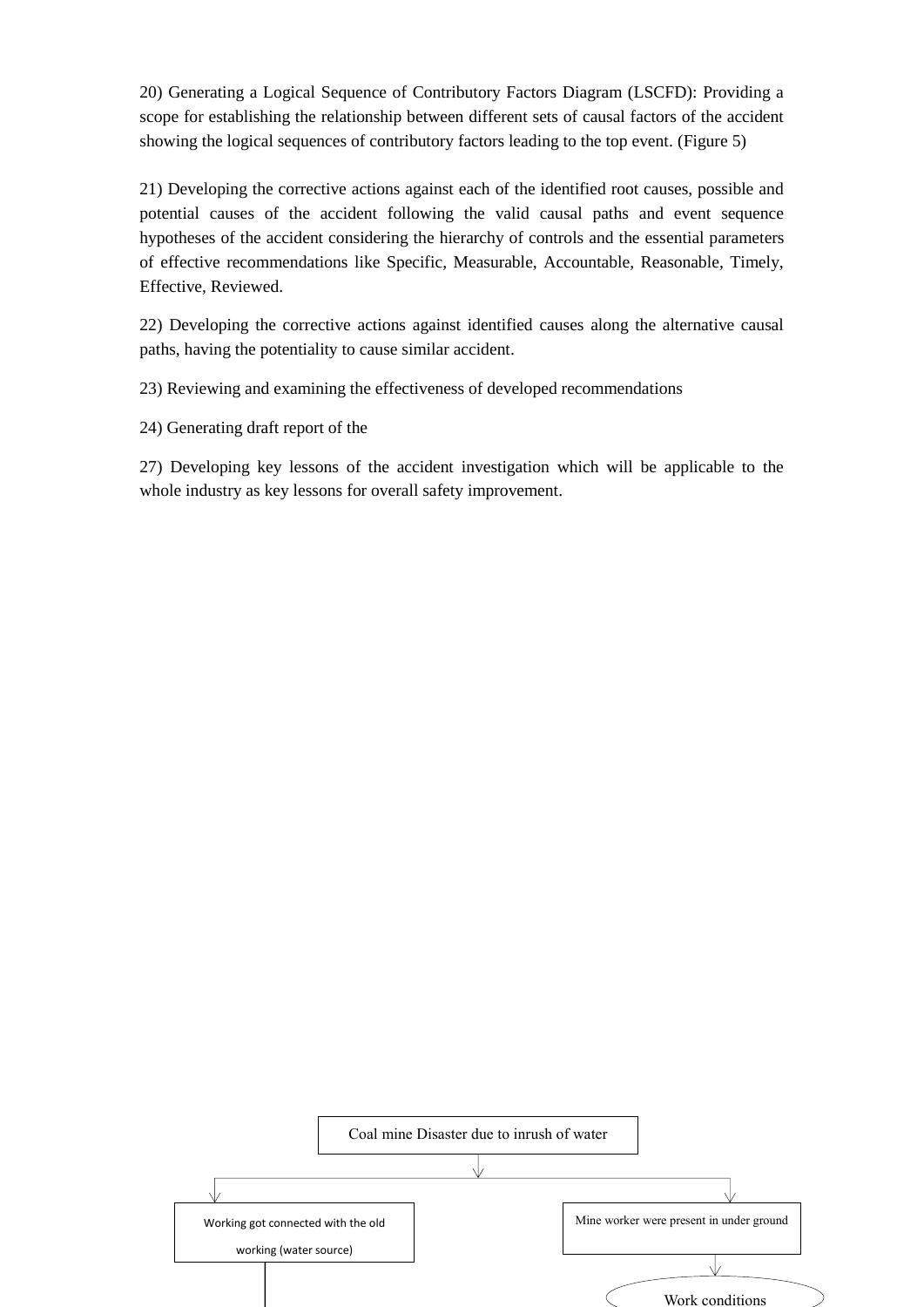LTA –Less than adequate OF – Organizational Factor

RA – Risk Assessment HF – Human Factor

# **Figure 1: Example of Accident Causation Tree**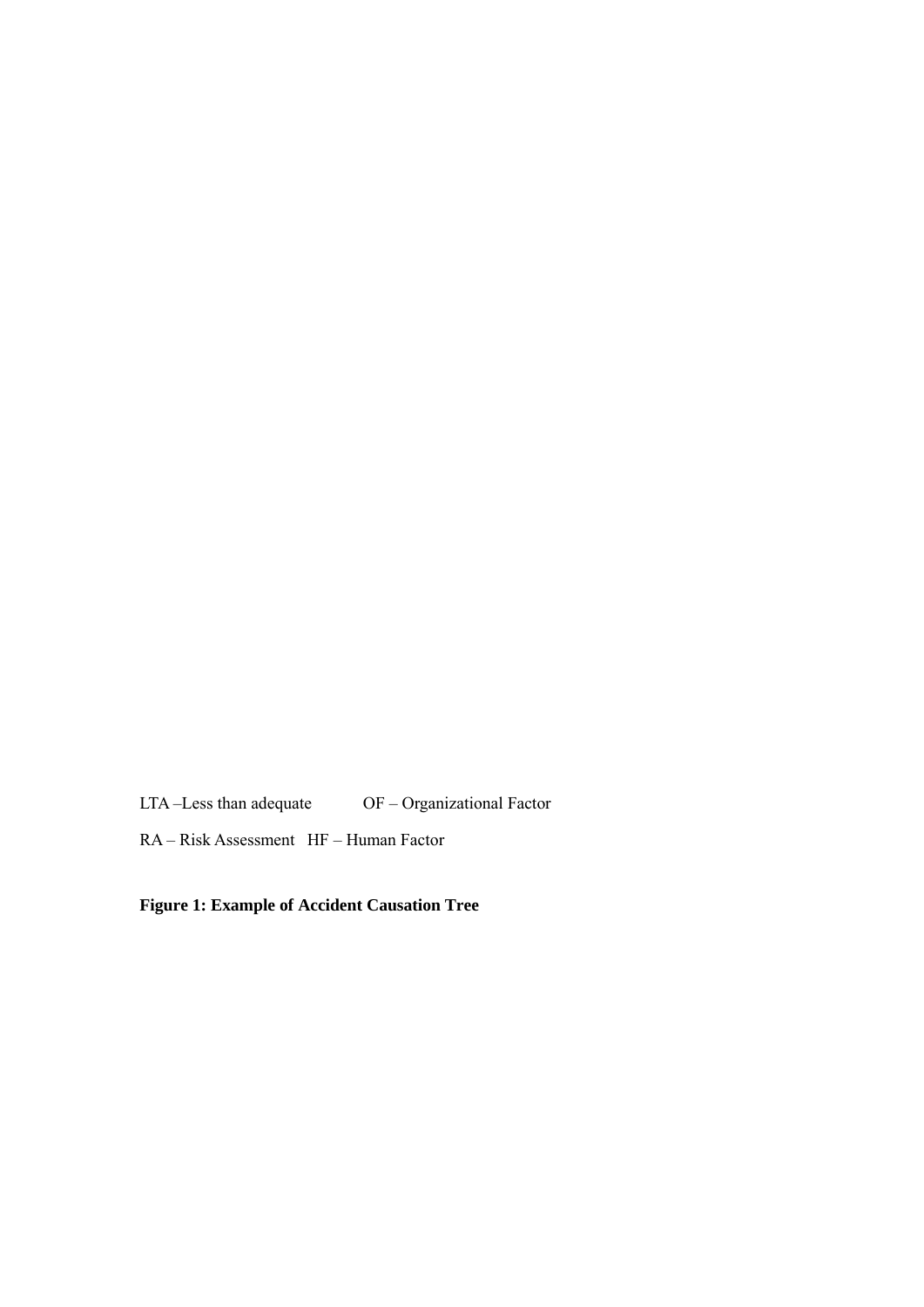# Events & Causal Factors Sequence Diagram (ECFSD)



**Figure 2: Schematic of Event & Causal Factors Sequence Diagram (ECFSD)**



**Figure 3: Example of Event & Causal Factors Sequence Diagram (ECFSD)**

A root cause failure analysis of coal dust explosion disaster - Gaps and lessons learnt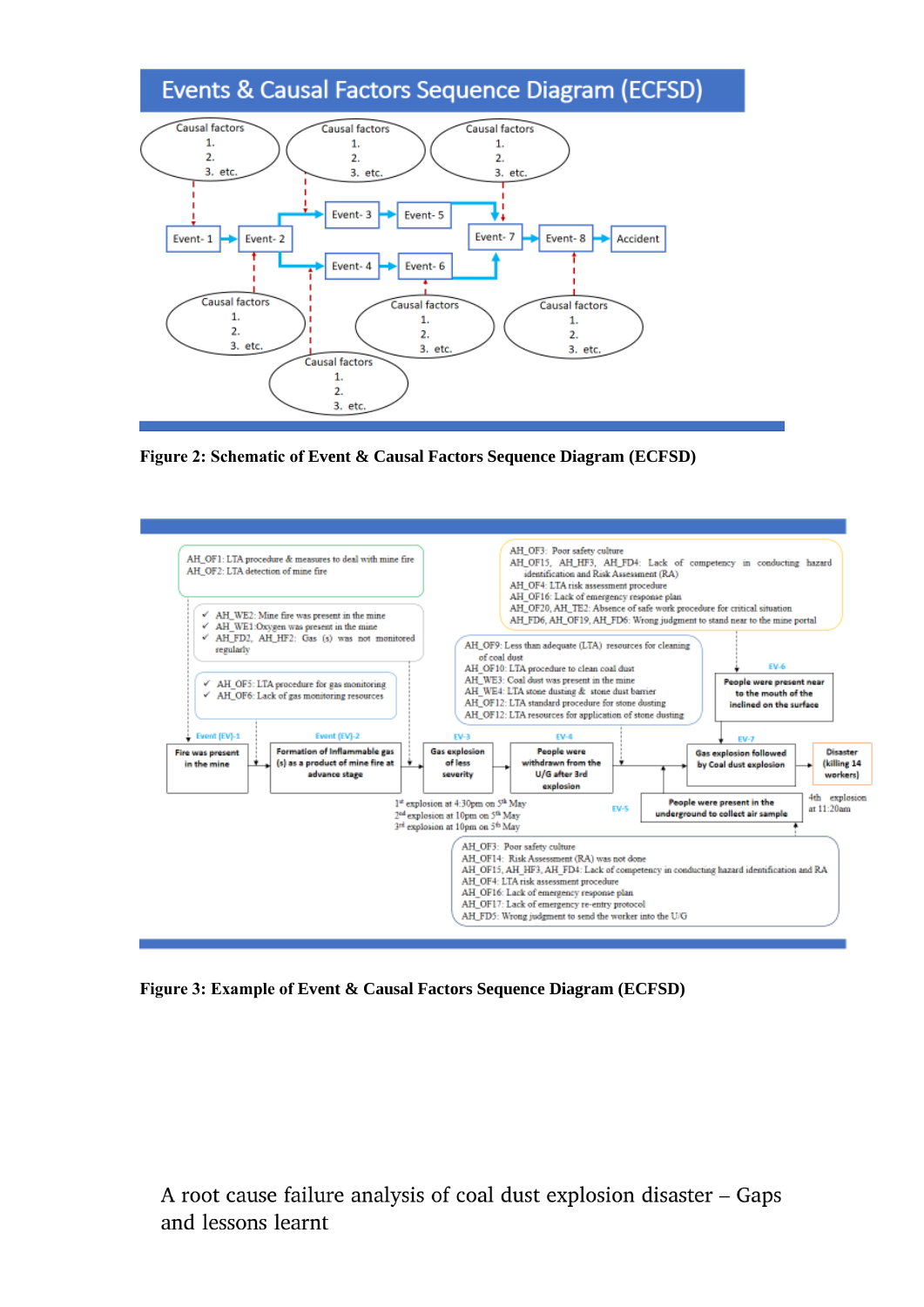

**Figure 4: Example of Logical Sequence of Contributory Factors Diagram (LSCFD)**

#### **6.0 Recommendations for Corrective Actions**

The investigation should identify recommendations for corrective actions to prevent recurrence. This can best be achieved by addressing all absent or failed defences and organisational factors identified by the ICAM analysis. Not all contributing factors can be completely eliminated, and some may be eliminated only at a prohibitive cost. The investigation team should work with line management in the development of corrective actions. The corrective actions recommended by the investigation team should be:

Each recommendation is a written statement of the action management should take to correct a contributing factor. The team reviews each contributing factor and:

- $\triangleright$  formulates recommendations which, if implemented, will reduce the likelihood of that factor contributing to future incidents;
- $\triangleright$  recommends improvement to the system defences to limit the consequences of the contributing factor, so that residual risk is recognised by management as acceptable;
- makes interim recommendations for immediate corrective actions after an incident or near-miss as a short-term measure to mitigate current risks prior to the establishment of long-term corrective actions. It is essential any corrective action be fully evaluated by Management to ensure change/s do not weaken other defences or expose other risks.
- $\triangleright$  Recommendations should be based upon the Hierarchy of Controls.

| 0.1 HIGHT OF OTHER |                                                          |
|--------------------|----------------------------------------------------------|
| <b>Elimination</b> | Complete elimination of hazard                           |
| Substitution       | Replacing material or process with less hazardous<br>one |

#### **6.1 Hierarchy of Controls**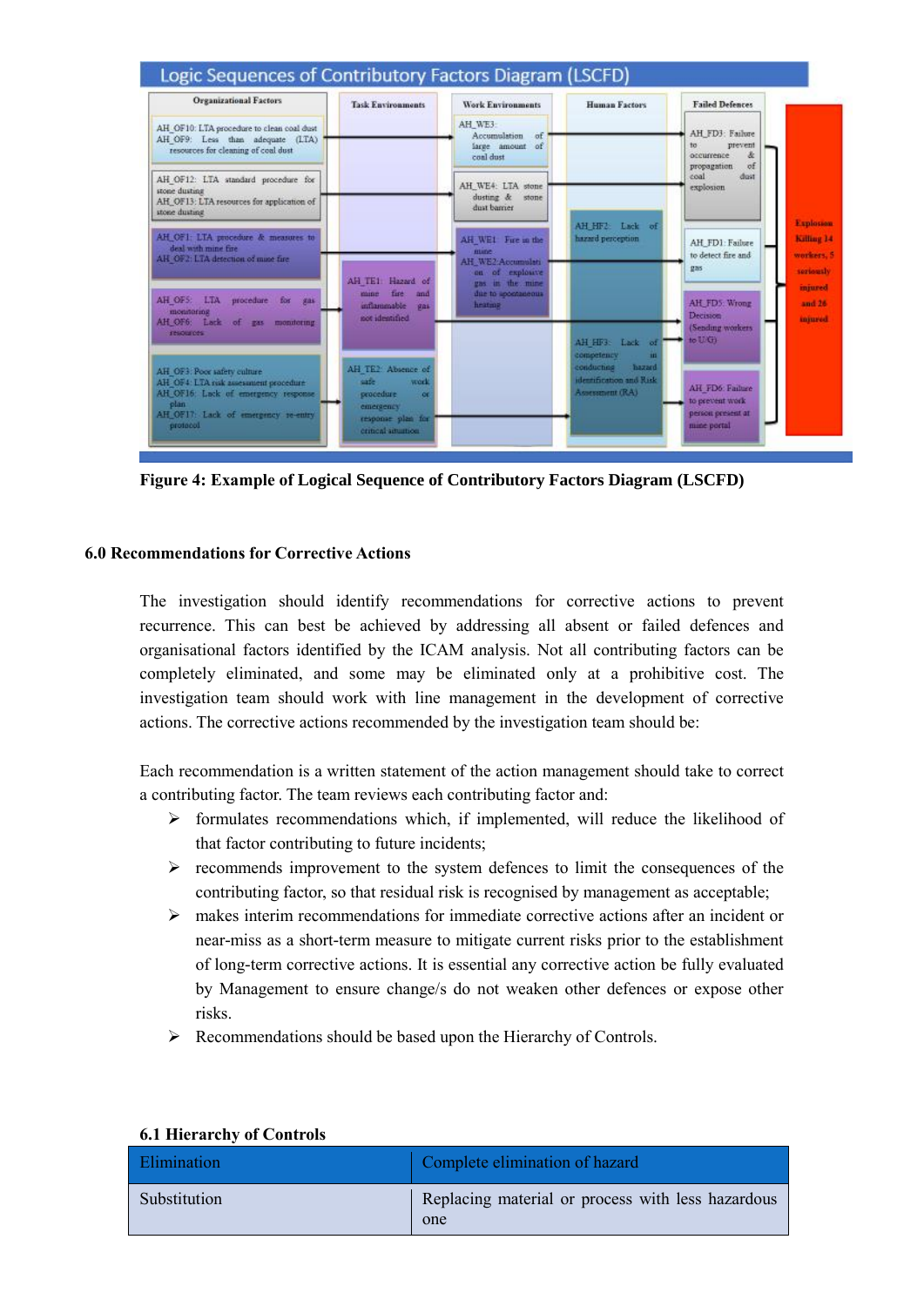| Engineering    | Redesign of equipment or work process                                        |
|----------------|------------------------------------------------------------------------------|
| Separation     | Isolating hazard by guarding or enclosure                                    |
| Administration | Training, Procedures etc.                                                    |
| <b>PPE</b>     | Appropriate and properly fitted PPE when other<br>controls are not effective |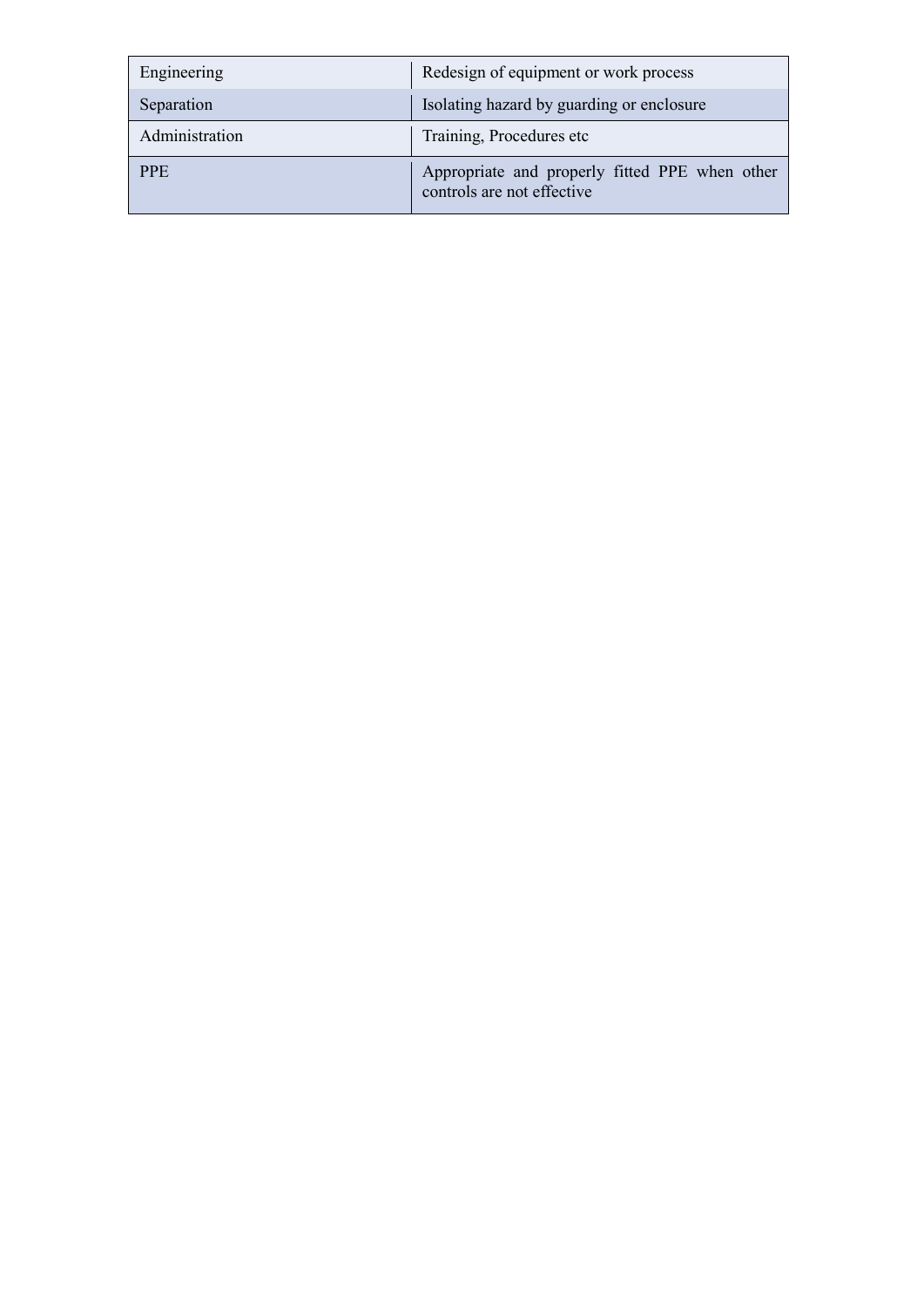### **Annexure II**

# **Format for Accident reporting and ATR of Accident Enquiry based on Root Cause Analysis**

Company: Name of Mine: Owner: Date of Accident: Location of the accident: UG/Opencast/Surface Brief description of the accident:

Findings of the Enquiry Authority (DGMS, ISO etc):

# **Identified Causes in brief:**

| Identified root causes of the accident related to                                                                                                                                                                                                          |                                                                                                                                                                                                         |                                                                                                                                      |                                                                                                        |                                                                                                                                                          |                                                                                                                                                                                                  |                                                                                                                                                                                                     |                |
|------------------------------------------------------------------------------------------------------------------------------------------------------------------------------------------------------------------------------------------------------------|---------------------------------------------------------------------------------------------------------------------------------------------------------------------------------------------------------|--------------------------------------------------------------------------------------------------------------------------------------|--------------------------------------------------------------------------------------------------------|----------------------------------------------------------------------------------------------------------------------------------------------------------|--------------------------------------------------------------------------------------------------------------------------------------------------------------------------------------------------|-----------------------------------------------------------------------------------------------------------------------------------------------------------------------------------------------------|----------------|
| <b>Direct</b><br>Cause /<br><b>Failed</b><br>defence<br>(failure to act /<br>failure to<br>operate /<br>failure to detect<br>/ failure to<br>perform/ failure<br>to activate /<br>failure of<br>barrier /<br>isolation/<br>failure of<br>protection)<br>ı. | <b>Procedure</b><br>(Procedure or<br>Practices /<br>Process / SoPs/<br><b>Risk</b><br>assessment/<br>Safe work<br>instructions /<br>Emergency<br>response<br>system/First<br>response/<br>TARPs/)<br>1. | <b>People</b><br>(People /<br>Human<br>behaviour/<br>Competency /<br>Training /<br>Experience /<br>Fitness for<br>work /<br>Fatigue) | <b>Equipment</b><br>Equipment /<br>Accessories/<br>Tools /<br>Materials /<br>Safety<br>features/<br>1. | <b>Work</b><br><b>Environment</b><br>(Heat, Humidity,<br>Dust, light, gas,<br>water<br>accumulation,<br>working at height,<br>confined space /<br>layout | Task<br>environment<br>(Multiple activity,<br>complexity,<br>communication,<br>functional<br>delegation,<br>supervision, time<br>constraint/ multiple<br>authority/<br>hierarchical<br>dominance | <b>Organizational</b><br>factors<br>(lack of policy)<br>/communication/<br>participation /<br>consultation/<br>resources/<br>organization/<br>Supervision /<br>Leadership/ Conflict<br>of goals etc | <b>Remarks</b> |
| 2.                                                                                                                                                                                                                                                         | 2.                                                                                                                                                                                                      | ı.<br>2.                                                                                                                             | 2.                                                                                                     | 2.                                                                                                                                                       | 2.                                                                                                                                                                                               | 2.                                                                                                                                                                                                  |                |
| 3.                                                                                                                                                                                                                                                         | 3.                                                                                                                                                                                                      | 3.                                                                                                                                   | 3.                                                                                                     | 3.                                                                                                                                                       | 3.                                                                                                                                                                                               | 3.                                                                                                                                                                                                  |                |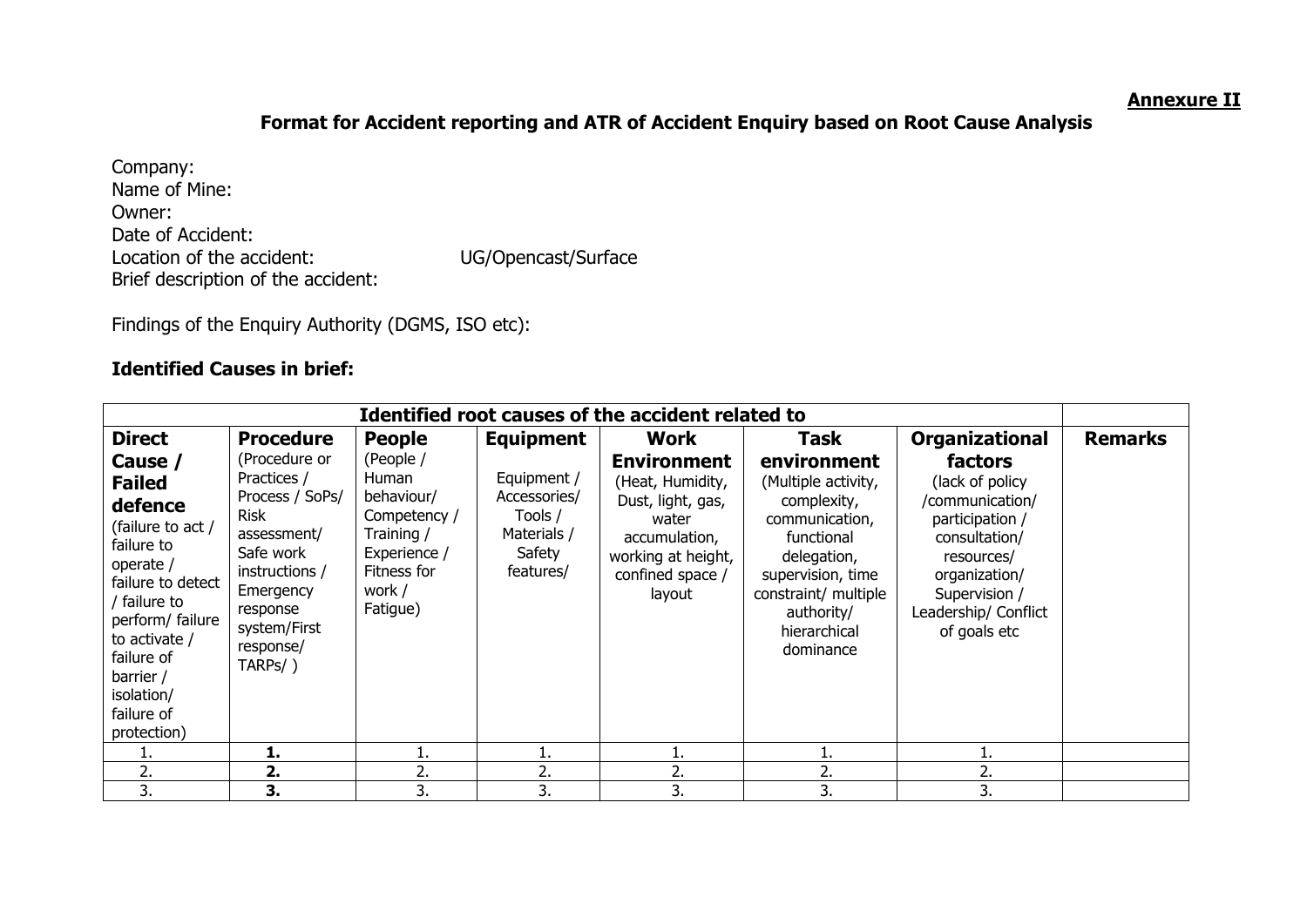# **Action Taken Report (ATR) of Recommendation/Findings**

| <b>Direct Cause /</b><br><b>Failed Defence</b> | <b>Contributory Factors</b> | <b>Recommendation</b><br>/findings | <b>Responsibility</b><br>for | <b>Timeline for</b><br>implementation |              | with date    | <b>Details of Action Taken</b> | <b>Remarks</b> |
|------------------------------------------------|-----------------------------|------------------------------------|------------------------------|---------------------------------------|--------------|--------------|--------------------------------|----------------|
|                                                |                             |                                    | implementation               |                                       | <b>Mine</b>  | <b>Area</b>  | <b>Compa</b>                   |                |
|                                                |                             |                                    |                              |                                       | <b>Level</b> | <b>Level</b> | ny level                       |                |
|                                                |                             |                                    |                              |                                       |              |              |                                |                |
| 1.                                             | Procedure                   |                                    |                              |                                       |              |              |                                |                |
|                                                | <u>1.</u>                   | 1.                                 |                              |                                       |              |              |                                |                |
|                                                | $\overline{2}$ .            | $\overline{2}$ .                   |                              |                                       |              |              |                                |                |
|                                                | People                      |                                    |                              |                                       |              |              |                                |                |
|                                                | 1.                          | 1.                                 |                              |                                       |              |              |                                |                |
|                                                | $\overline{2}$ .            | 2.                                 |                              |                                       |              |              |                                |                |
|                                                | Equipment                   |                                    |                              |                                       |              |              |                                |                |
|                                                |                             |                                    |                              |                                       |              |              |                                |                |
|                                                |                             |                                    |                              |                                       |              |              |                                |                |
|                                                | Work environment            |                                    |                              |                                       |              |              |                                |                |
|                                                |                             |                                    |                              |                                       |              |              |                                |                |
|                                                |                             |                                    |                              |                                       |              |              |                                |                |
|                                                | Task environment            |                                    |                              |                                       |              |              |                                |                |
|                                                |                             |                                    |                              |                                       |              |              |                                |                |
|                                                |                             |                                    |                              |                                       |              |              |                                |                |
|                                                | Organizational factors      |                                    |                              |                                       |              |              |                                |                |
|                                                |                             |                                    |                              |                                       |              |              |                                |                |
|                                                |                             |                                    |                              |                                       |              |              |                                |                |
| 2.                                             | Procedure                   |                                    |                              |                                       |              |              |                                |                |
|                                                |                             |                                    |                              |                                       |              |              |                                |                |
|                                                |                             |                                    |                              |                                       |              |              |                                |                |
|                                                | People                      |                                    |                              |                                       |              |              |                                |                |
|                                                |                             |                                    |                              |                                       |              |              |                                |                |
|                                                |                             |                                    |                              |                                       |              |              |                                |                |
|                                                | Equipment                   |                                    |                              |                                       |              |              |                                |                |
|                                                |                             |                                    |                              |                                       |              |              |                                |                |
|                                                |                             |                                    |                              |                                       |              |              |                                |                |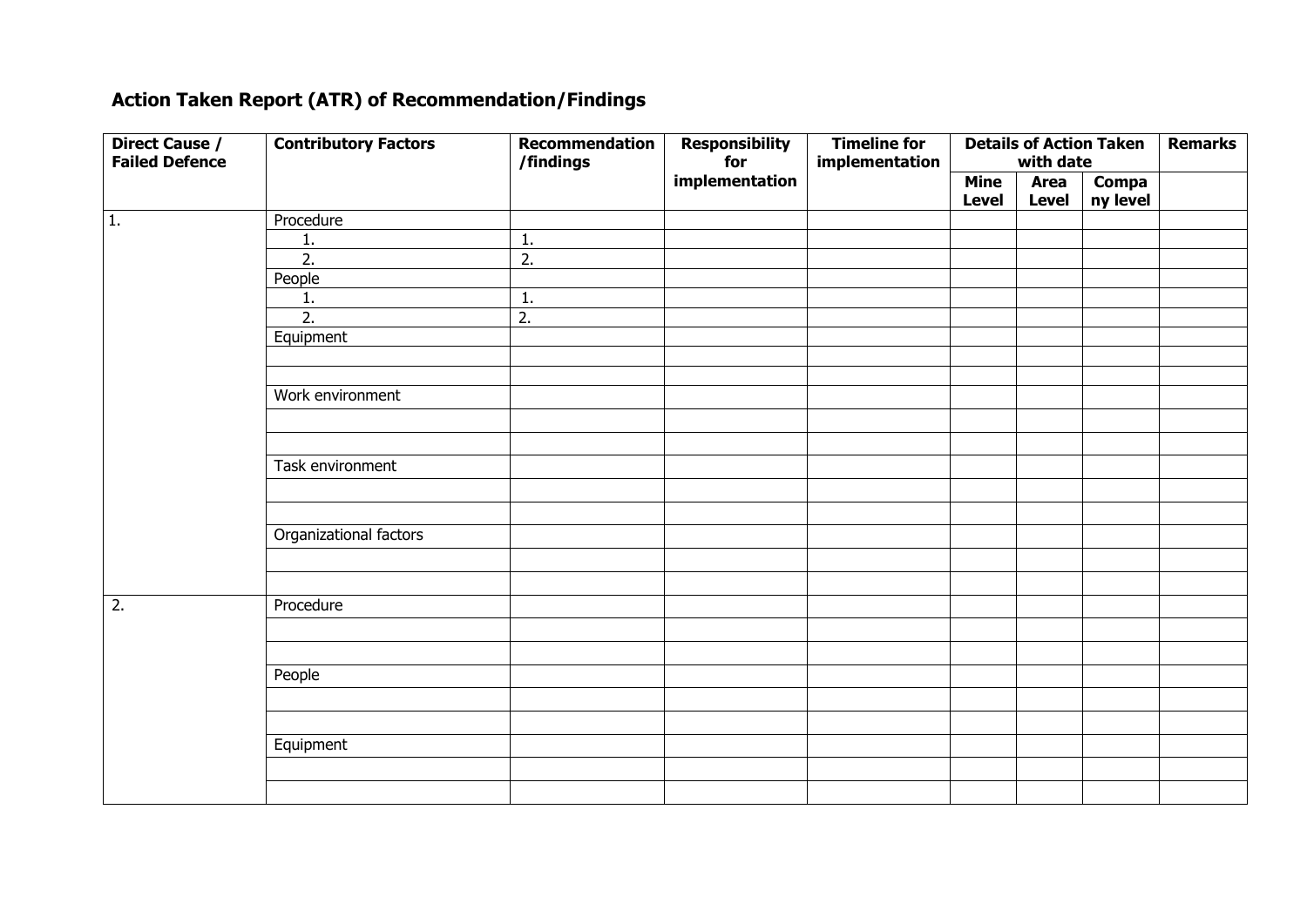| Direct Cause /<br><b>Failed Defence</b> | <b>Contributory Factors</b> | <b>Recommendation</b><br>/findings | <b>Responsibility</b><br>for | <b>Timeline for</b><br>implementation |                      | with date            | <b>Details of Action Taken</b> | <b>Remarks</b> |
|-----------------------------------------|-----------------------------|------------------------------------|------------------------------|---------------------------------------|----------------------|----------------------|--------------------------------|----------------|
|                                         |                             |                                    | implementation               |                                       | <b>Mine</b><br>Level | Area<br><b>Level</b> | Compa<br>ny level              |                |
|                                         | Work environment            |                                    |                              |                                       |                      |                      |                                |                |
|                                         |                             |                                    |                              |                                       |                      |                      |                                |                |
|                                         |                             |                                    |                              |                                       |                      |                      |                                |                |
|                                         | Task environment            |                                    |                              |                                       |                      |                      |                                |                |
|                                         |                             |                                    |                              |                                       |                      |                      |                                |                |
|                                         |                             |                                    |                              |                                       |                      |                      |                                |                |
|                                         | Organizational factors      |                                    |                              |                                       |                      |                      |                                |                |
|                                         |                             |                                    |                              |                                       |                      |                      |                                |                |
|                                         |                             |                                    |                              |                                       |                      |                      |                                |                |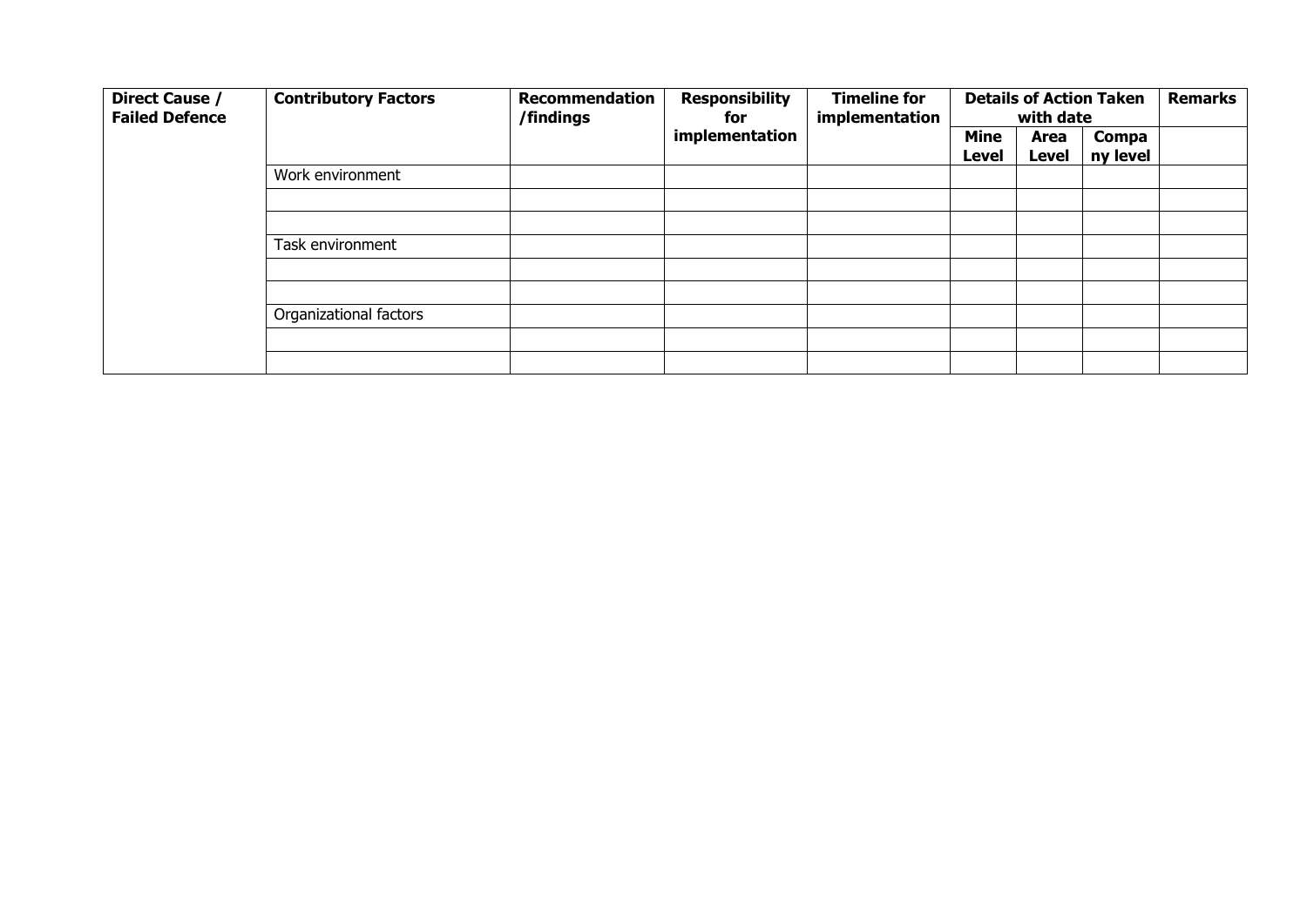# **SYLLABUS OF TRAINING PROGRAM ON ACCIDENT INVESTIGATION BASED ON ROOT CAUSE ANALYSIS**

| SI. | Contents                                          |                                                                          |
|-----|---------------------------------------------------|--------------------------------------------------------------------------|
| No. |                                                   |                                                                          |
| 1.  | <b>INTRODUCTION</b>                               | Definition: ACCIDENT / INCIDENT / NEAR MISS/ HIGH<br>POTENTIAL INCIDENTS |
|     |                                                   | Objectives of accident investigation                                     |
|     |                                                   | Why Investigate?                                                         |
| 2.  | <b>STEPS OF INVESTIGATION</b>                     | <b>IMMEDIATE ACTIONS</b>                                                 |
|     |                                                   | Securing the site<br>$\bullet$                                           |
|     |                                                   | Notification                                                             |
|     |                                                   | <b>INVESTIGATIONS PLANNING</b>                                           |
|     |                                                   | Determining level of investigation                                       |
|     |                                                   | <b>Roles and Responsibilities</b>                                        |
| 3.  | <b>INVESTIGATION PROCESS FLOW</b><br><b>CHART</b> | <b>INVESTIGATIONS PLANNING</b>                                           |
|     |                                                   | <b>DATA COLLECTION</b>                                                   |
|     |                                                   | <b>DATA ORGANISING</b>                                                   |
|     |                                                   | <b>DATA ANALYSIS</b>                                                     |
|     |                                                   | <b>RECOMMEND AND REPORT</b>                                              |
| 4.  | <b>INVESTIGATION PROCESS</b>                      | Site Inspection                                                          |
|     |                                                   | Planning meeting                                                         |
|     |                                                   | <b>Team Safety</b>                                                       |
| 5.  | <b>INVESTIGATIONS PLANNING</b>                    | Determining level of investigation                                       |
|     |                                                   | <b>Investigation Team</b>                                                |
|     |                                                   | Roles and Responsibilities                                               |
| 6.  | <b>INVESTIGATION PROCESS</b>                      | Gathering information from the incident scene                            |
|     |                                                   | Photography<br>٠                                                         |
|     |                                                   | Preserving evidence                                                      |
|     |                                                   | Interviews                                                               |
| 7.  | <b>INTERVIEWS</b>                                 | <b>General Principles of Interviewing</b>                                |
|     |                                                   | <b>Conducting Interviews</b>                                             |
|     |                                                   | <b>Witness Statement</b>                                                 |
|     |                                                   | Important points to be considered while interviewing                     |
| 8.  | <b>COLLECTION OF RELEVANT DATA</b>                | People related<br>$\bullet$                                              |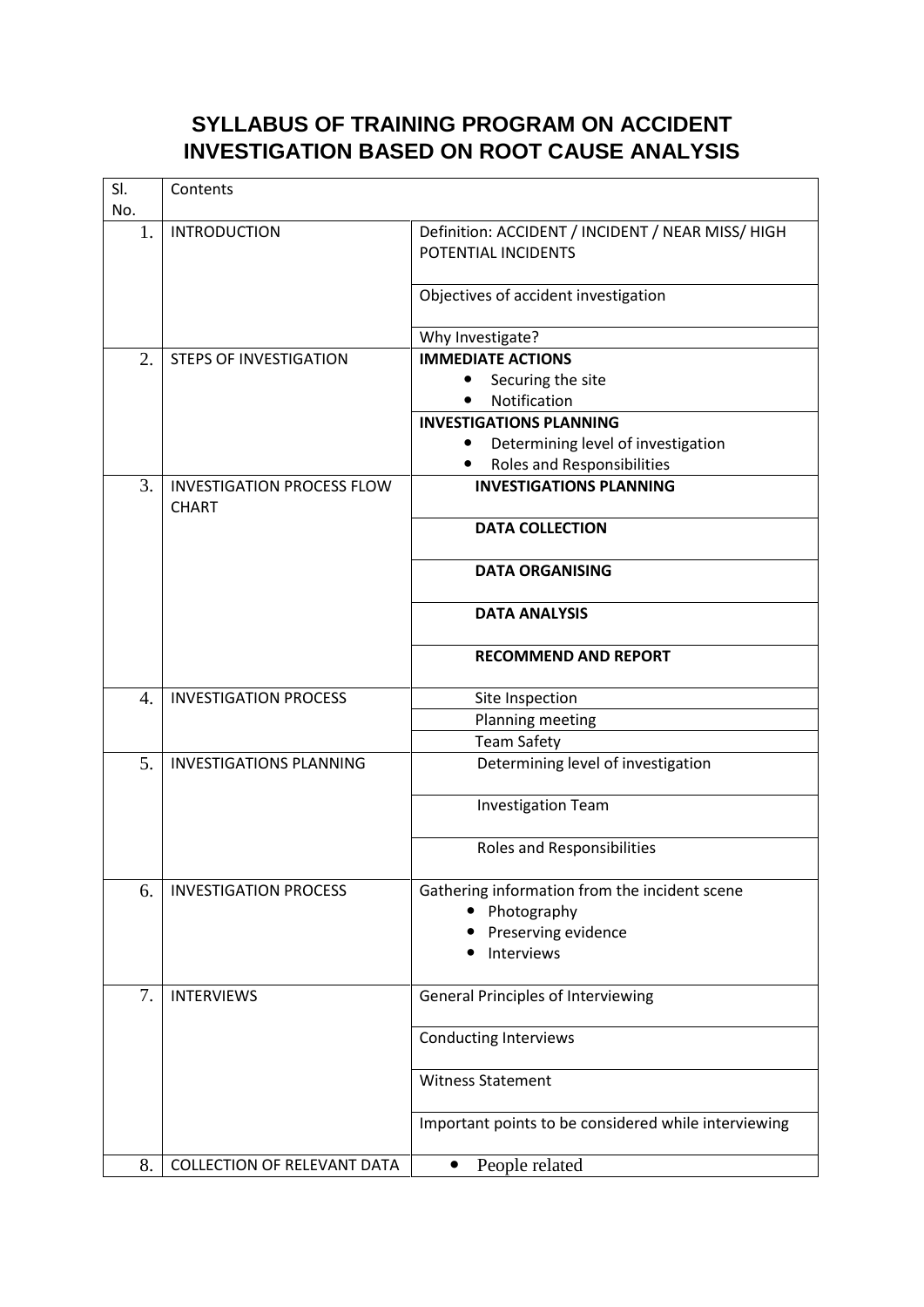|     |                                    | Environment related                                   |
|-----|------------------------------------|-------------------------------------------------------|
|     |                                    | Equipment related                                     |
|     |                                    | Procedures related                                    |
|     |                                    |                                                       |
|     |                                    | Organization related                                  |
| 9.  | <b>SCOPE OF DATA GATHERING</b>     | <b>Additional Data Sources</b><br>$\bullet$           |
|     |                                    | Investigator's 'Go Kit'                               |
|     |                                    |                                                       |
| 10. | <b>DATA ORGANISATION</b>           | Building sequence of events and time line             |
|     |                                    | <b>Event and Condition Charts</b>                     |
|     |                                    | <b>Incident Tree</b>                                  |
| 11. | <b>DATA ANALYSIS</b>               | Root Cause Analysis                                   |
|     |                                    | The Five Whys                                         |
|     |                                    |                                                       |
| 12. | <b>INCIDENT CAUSE AND ANALYSIS</b> | Elements of Organisational Accident<br>$\bullet$      |
|     | <b>METHOD</b>                      | Reason's Swiss Cheese Model of accident               |
|     |                                    | analysis                                              |
|     |                                    | Development of causation hypotheses from<br>$\bullet$ |
|     |                                    | Incident Tree, Event and Condition Charts             |
|     |                                    | and event & causal factors sequence                   |
|     |                                    | Validation of hypotheses with valid                   |
|     |                                    | evidences                                             |
|     |                                    | Remove contradictions                                 |
|     |                                    |                                                       |
| 13. | <b>IDENTIFICATION OF</b>           | Review accepted hypotheses                            |
|     | <b>CONTRIBUTORY FACTORS</b>        | Identify the Absent or Failed Defences                |
|     |                                    | Identify the Individual/Team Actions                  |
|     |                                    | Human error types                                     |
|     |                                    | <b>Human Factors</b>                                  |
|     |                                    | Identify the Task/Environmental Conditions            |
|     |                                    | <b>Workplace Factors</b>                              |
|     |                                    | <b>Error Factors</b>                                  |
|     |                                    | <b>Common Factors</b>                                 |
|     |                                    |                                                       |
|     |                                    | <b>Violation Factors</b>                              |
|     |                                    |                                                       |
|     |                                    | Identify the Organisational Factors                   |
| 14. | RULES OF ACCIDENT CAUSATION        |                                                       |
| 15. | DATA ANALYSIS TECHNIQUES IN        | Change Analysis                                       |
|     | <b>ACCIDENT INVESTIGATION</b>      | Job Safety Analysis                                   |
|     |                                    | <b>Energy Barrier Analysis</b>                        |
|     |                                    | <b>Change Analysis</b>                                |
|     |                                    | Identify the Individual/Team Actions                  |
|     |                                    | Identify the Task/Environmental                       |
|     |                                    | Conditions                                            |